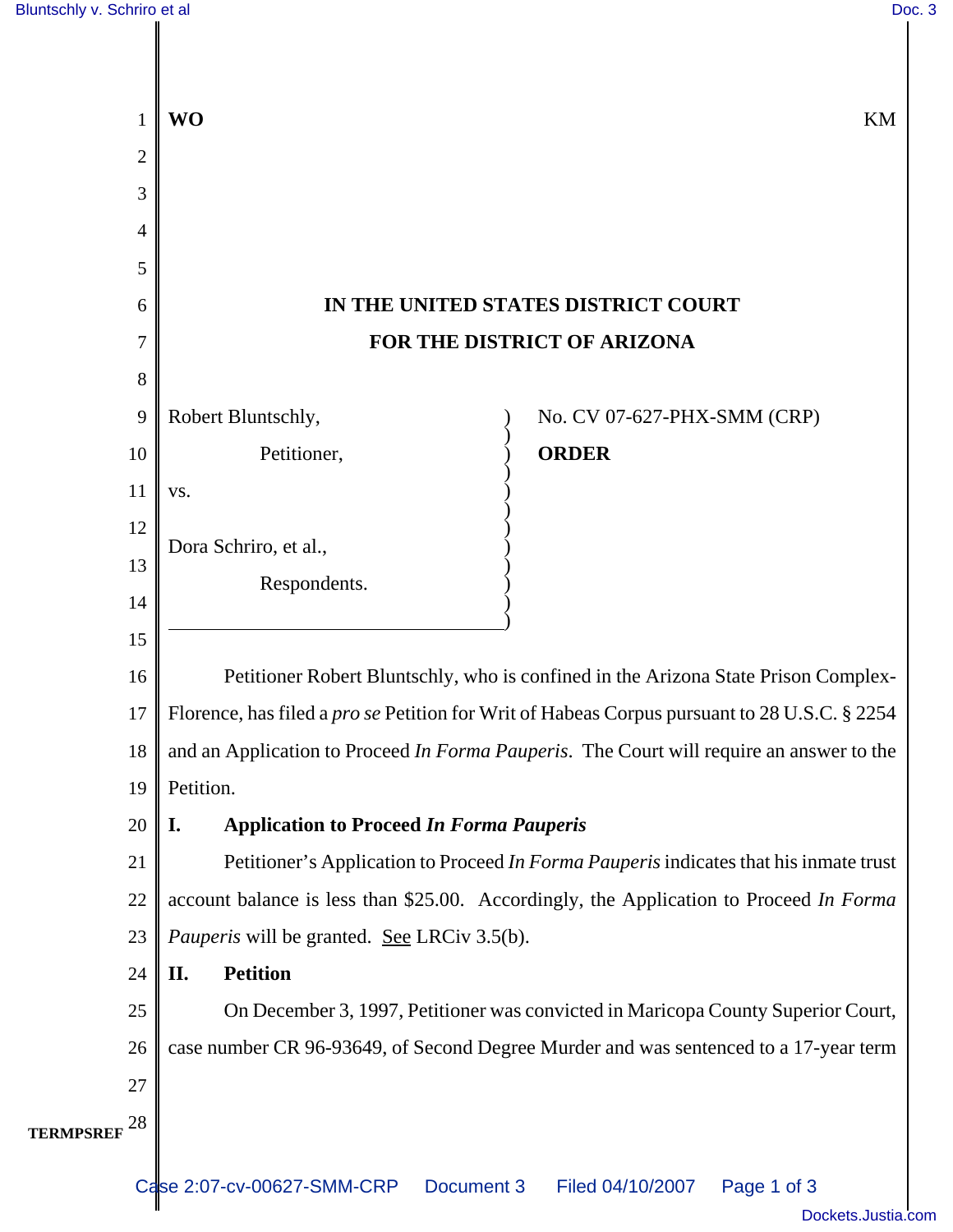1 2 of imprisonment. Petitioner names Dora Schriro as Respondent and the Arizona Attorney General as an Additional Respondent.

3 4 5 6 Petitioner raises two grounds for relief: (1) Petitioner's trial counsel was ineffective; and (2) Petitioner's appellate counsel was ineffective. Petitioner states that he has presented both claims to the Arizona Court of Appeals. A review of the Petition indicates an answer is required. 28 U.S.C. § 2254.

7 **III. Warnings**

8

## **A. Address Changes**

9 10 11 12 Petitioner must file and serve a notice of a change of address in accordance with Rule 83.3(d) of the Local Rules of Civil Procedure. Petitioner must not include a motion for other relief with a notice of change of address. Failure to comply may result in dismissal of this action.

13

## **B. Copies**

14 15 16 17 18 Petitioner must serve Respondents, or counsel if an appearance has been entered, a copy of every document that he files. Fed. R. Civ. P. 5(a). Each filing must include a certificate stating that a copy of the filing was served. Fed. R. Civ. P. 5(d). Also, Petitioner must submit an additional copy of every filing for use by the Court. LRCiv 5.4. Failure to comply may result in the filing being stricken without further notice to Petitioner.

19

## **C. Possible Dismissal**

20 21 22 23 If Petitioner fails to timely comply with every provision of this Order, including these warnings, the Court may dismiss this action without further notice. See Ferdik v. Bonzelet, 963 F.2d 1258, 1260-61 (9th Cir. 1992) (a district court may dismiss an action for failure to comply with any order of the Court).

## $24$ **IT IS ORDERED:**

25 26 (1) Petitioner's Application to Proceed *In Forma Pauperis*, filed with the Petition, is **granted**.

27 28